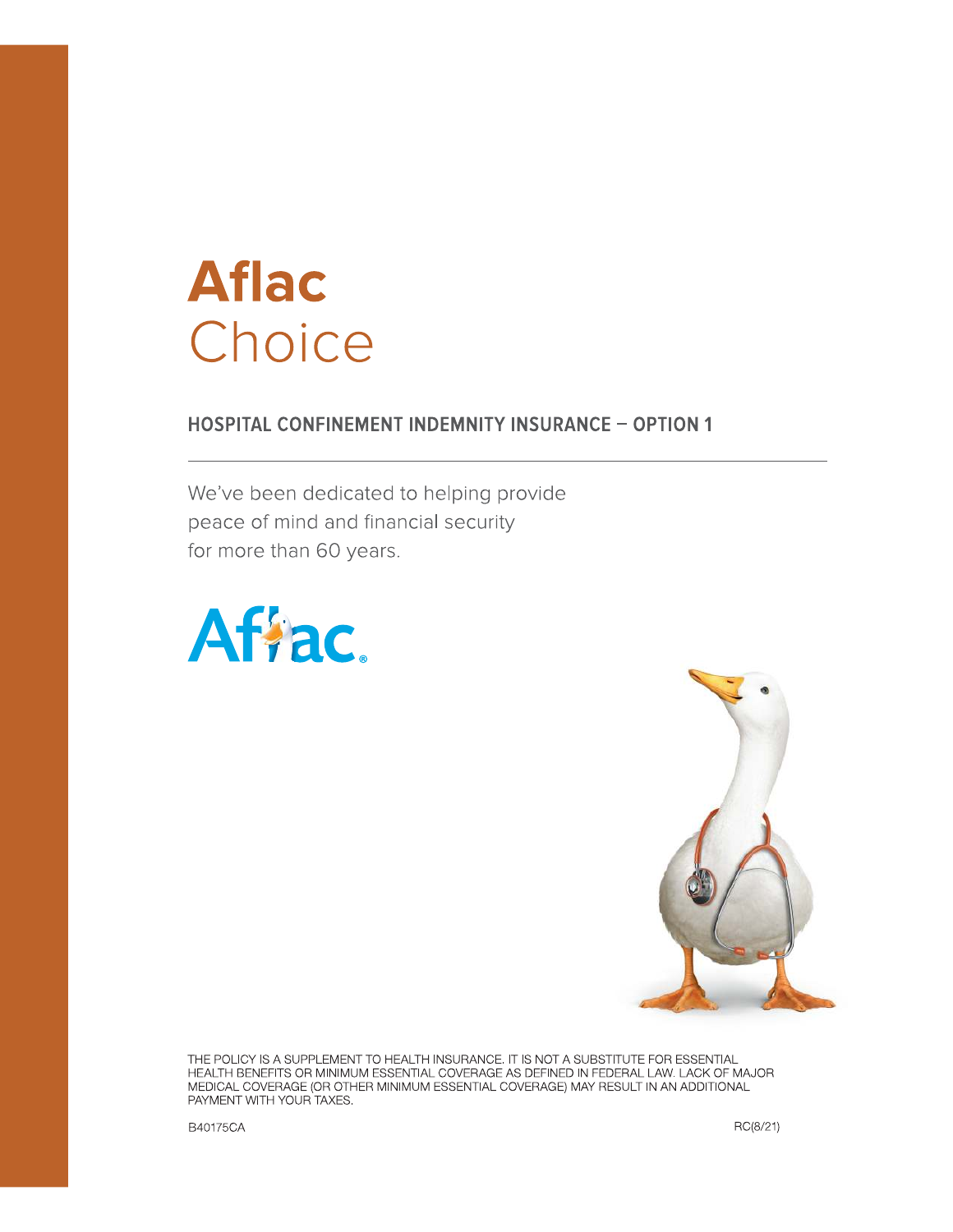## **AFLAC CHOICE**

HOSPITAL CONFINEMENT INDEMNITY INSURANCE - OPTION 1

Policy Series B40000

## Life is full of tough choices, but this isn't one of them.

Aflac Choice makes selecting the right coverage easier and less stressful. With your trusted Aflac agent you can tailor Aflac Choice to meet your specific needs and enhance your existing coverage. Choose the options you want and ignore the rest.

#### Here's how we can help

Aflac Choice offers our best selection of hospital-related benefits to help with the expenses not covered by major medical, which can help prevent high deductibles and out-of-pocket expenses from derailing your life plans.

If choosing the right coverage has given you one giant headache in the past, don't worry. We're here to help.

#### Why Aflac Choice may be the right policy for you

- . It's customizable. You choose the plan that's right for you based on your specific needs. It also works well with our other products.
- Guaranteed-issue options available-that means there is no medical questionnaire required.\*
- We pay cash directly to you (unless otherwise assigned)not the doctor or hospital.



\*Payment of claims is subject to all policy limitations and exclusions and pre-existing condition limitations.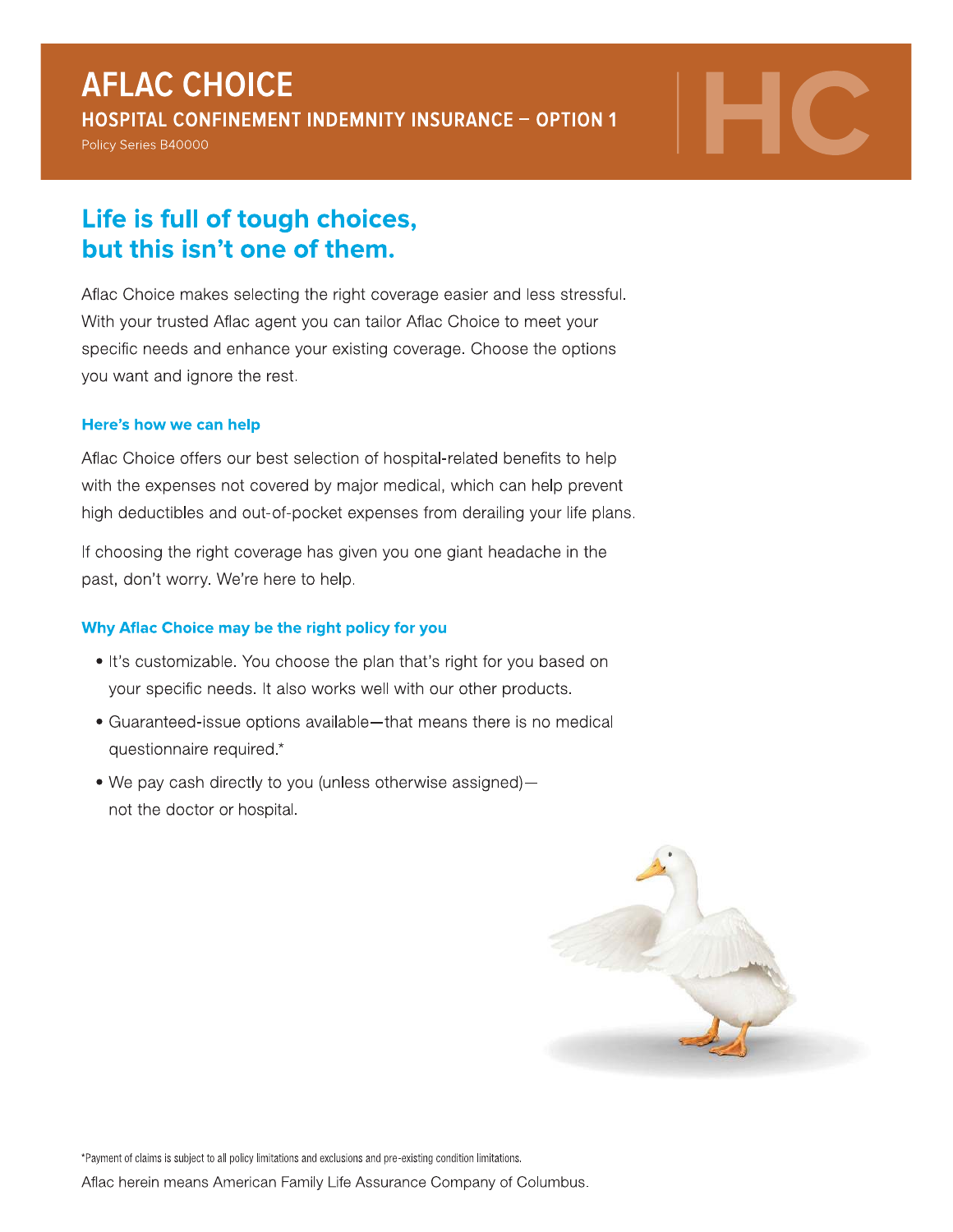Aflac pays cash benefits directly to you, unless otherwise assigned, for covered nospital expenses. We provide you with financial resources to help you overcome some of the unexpected expenses associated with a visit to the hospital, giving you less to worry about so you can focus your energy on getting better.



The above example is based on four scenarios. Choice 1 Scenario: Policyholder has the Aflac Choice policy only; includes a Hospital Confinement Benefit of \$1,500 and a Hospital Emergency Room Benefit of \$100. Choice 2 Scenario: Policyholder has the Aflac Choice policy plus the Hospital Stay and Surgical Care Rider; includes the benefit amounts from Choice 1 Scenario (shown above), plus an Initial Assistance Benefit of \$100, a Surgery Benefit (appendectomy) of \$200, and a Daily Hospital Confinement Benefit of \$300 (hospitalized for 3 days). Choice 3 Scenario: Policyholder has the Aflac Choice policy plus the Extended Benefits Rider; includes the benefit amounts from Choice 1 Scenario (shown above), plus a Physician Visit Benefit of \$25, a Laboratory Test and X-Ray Benefit of \$35, a Medical Diagnostic and Imaging Exams Benefit of \$150, and an Ambulance Benefit of \$200 (ground). Choice 4 Scenario: Policyholder has the Aflac Choice policy plus both the Extended Benefits Rider and the Hospital Stay and Surgical Care Rider; includes the benefit amounts from Choice 1 Scenario (shown above), plus a Physician Visit Benefit of \$25, a Laboratory Test and X-Ray Benefit of \$35, a Medical Diagnostic and Imaging Exams Benefit of \$150, an Ambulance Benefit of \$200 (ground), an Initial Assistance Benefit of \$100, a Surgery Benefit (appendectomy) of \$200, and a Daily Hospital Confinement Benefit of \$300 (hospitalized for 3 days).

Benefits and/or premiums may vary based on state and benefit option selected. The policy has limitations, exclusions, and pre-existing condition limitations that may affect benefits payable. Riders are available for an additional cost. The policy may contain a waiting period. This brochure is for illustrative purposes only. Refer to the policy for benefit details, definitions, limitations and exclusions.

For more information, ask your insurance agent/producer, call 1.800.992.3522, or visit aflac.com.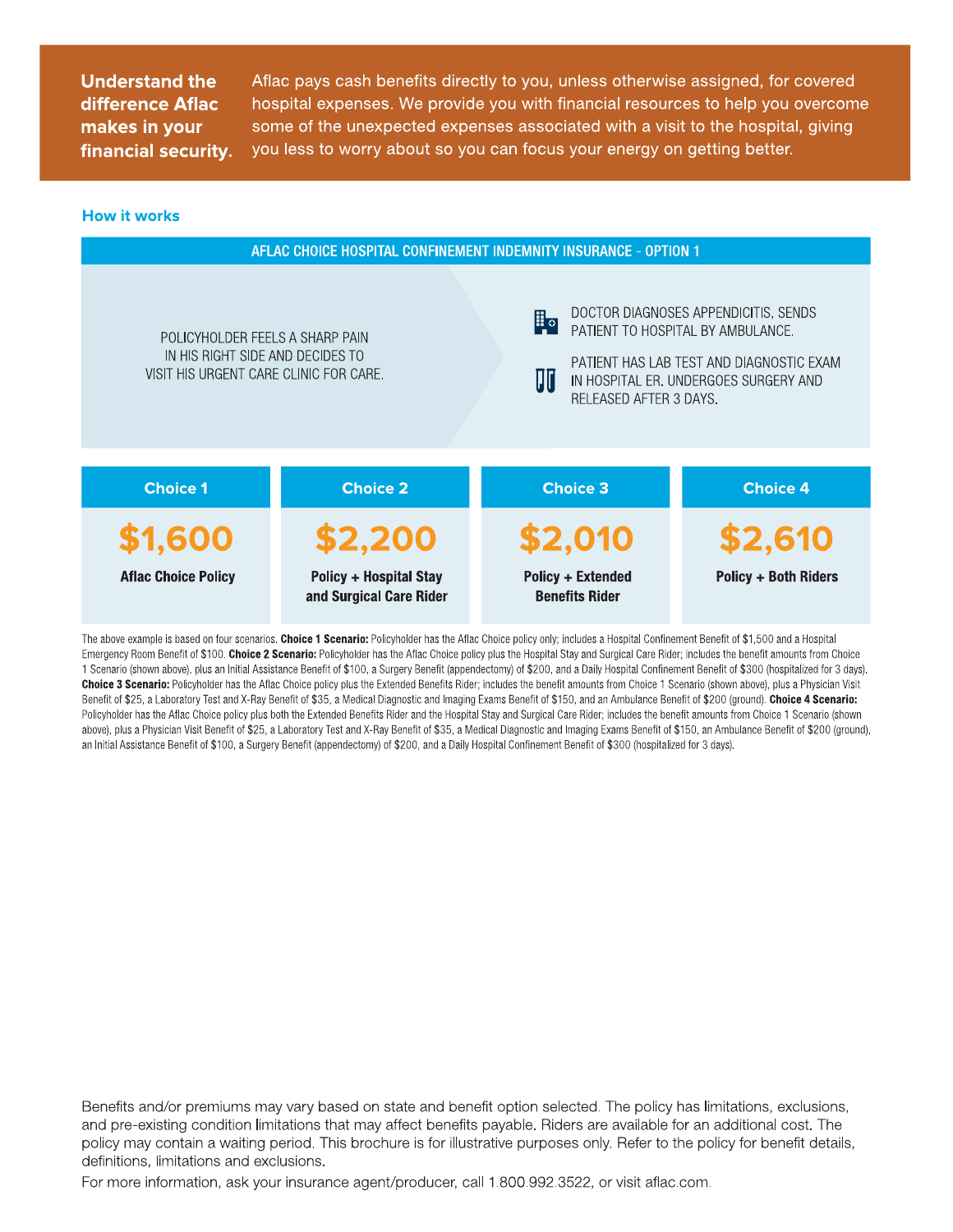### **Benefits overview** Choose the Policy and Riders that Fit Your Needs

| <b>BENEFIT:</b>                                        | <b>DESCRIPTION:</b>                                                                                                                                                                                                                                                                                                                                                                                                                                                                                                                                                                                                                                                                                   |                                                                                         |  |  |
|--------------------------------------------------------|-------------------------------------------------------------------------------------------------------------------------------------------------------------------------------------------------------------------------------------------------------------------------------------------------------------------------------------------------------------------------------------------------------------------------------------------------------------------------------------------------------------------------------------------------------------------------------------------------------------------------------------------------------------------------------------------------------|-----------------------------------------------------------------------------------------|--|--|
| <b>HOSPITAL CONFINEMENT</b>                            | Pays \$500; \$1,000; \$1,500; or \$2,000. You choose the benefit amount at the time of<br>application. Payable once per calendar year, per covered person.                                                                                                                                                                                                                                                                                                                                                                                                                                                                                                                                            |                                                                                         |  |  |
| <b>REHABILITATION FACILITY</b>                         | Pays \$100 per day; limited to 15 days per confinement. Limited to 30 days per calendar year,<br>per covered person.                                                                                                                                                                                                                                                                                                                                                                                                                                                                                                                                                                                  |                                                                                         |  |  |
| <b>HOSPITAL EMERGENCY ROOM</b>                         | Pays \$100 for treatment in a hospital emergency room. Limited to 2 payments per calendar year,<br>per covered person.                                                                                                                                                                                                                                                                                                                                                                                                                                                                                                                                                                                |                                                                                         |  |  |
| <b>HOSPITAL SHORT-STAY</b>                             | Pays \$100 for hospital stays of less than 23 hours. Limited to 2 payments per calendar year,<br>per policy.                                                                                                                                                                                                                                                                                                                                                                                                                                                                                                                                                                                          |                                                                                         |  |  |
| <b>WAIVER OF PREMIUM</b>                               | Yes                                                                                                                                                                                                                                                                                                                                                                                                                                                                                                                                                                                                                                                                                                   |                                                                                         |  |  |
| <b>CONTINUATION OF COVERAGE</b>                        | Yes                                                                                                                                                                                                                                                                                                                                                                                                                                                                                                                                                                                                                                                                                                   |                                                                                         |  |  |
| <b>OPTIONAL RIDERS:</b>                                | <b>DESCRIPTION:</b>                                                                                                                                                                                                                                                                                                                                                                                                                                                                                                                                                                                                                                                                                   |                                                                                         |  |  |
| <b>EXTENDED BENEFITS RIDER</b>                         | Physician Visit Benefit: Pays \$25 for visits (including telemedicine) to a physician, psychologist<br>or urgent care center.                                                                                                                                                                                                                                                                                                                                                                                                                                                                                                                                                                         |                                                                                         |  |  |
|                                                        | Individual Coverage: Limited to 3 visits per<br>calendar year, per policy.                                                                                                                                                                                                                                                                                                                                                                                                                                                                                                                                                                                                                            | Insured/Spouse & Family Coverage: Limited<br>to 6 visits per calendar year, per policy. |  |  |
|                                                        | Laboratory Test and X-Ray Benefit: Pays \$35; limited to 2 payments per covered person,<br>per calendar year.<br>Medical Diagnostic and Imaging Exams Benefit: Pays \$150 for a covered exam, limited to<br>2 exams per covered person, per calendar year. Benefits payable for a variety of medical<br>diagnostic and imaging exams, including sleep studies.<br>Ambulance Benefit: Pays \$200 (ground) or \$2,000 (air) for transportation to or from a hospital.<br>The benefit is limited to two trips, per calendar year, per covered person.                                                                                                                                                    |                                                                                         |  |  |
| <b>HOSPITAL STAY AND</b><br><b>SURGICAL CARE RIDER</b> | Initial Assistance Benefit: Pays \$100 once per calendar year, per rider, when a covered person<br>requires a hospital admission.<br>Surgery Benefit: Pays \$50-\$1,000 for a covered surgery. Limited to one payment per 24-hour<br>period, per covered person.<br>Invasive Diagnostic Exams Benefit: Pays \$100 for one covered exam, per covered person,<br>per 24-hour period.<br>Hospital Intensive Care Unit Confinement Benefit: Pays \$500 per day, per covered person,<br>for up to 30 days.<br>Daily Hospital Confinement Benefit: Pays \$100 per day, per covered person, for up to<br>365 days.<br>Second Surgical Opinion Benefit: Pays \$50 once per covered person, per calendar year. |                                                                                         |  |  |
| <b>AFLAC PLUS RIDER</b>                                | Ask your Aflac agent about the Aflac Plus Rider                                                                                                                                                                                                                                                                                                                                                                                                                                                                                                                                                                                                                                                       |                                                                                         |  |  |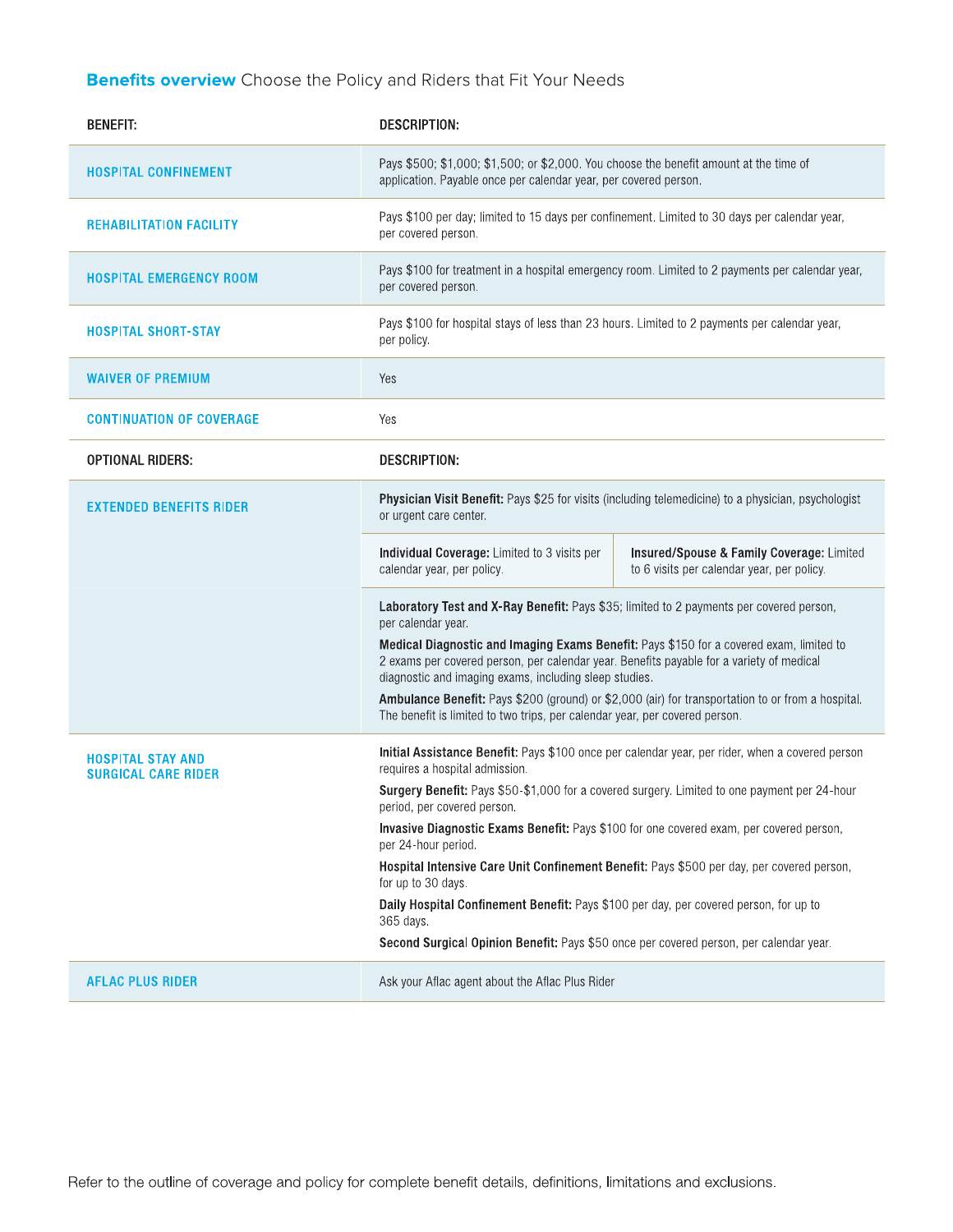# **AFLAC CHOICE COVERAGE**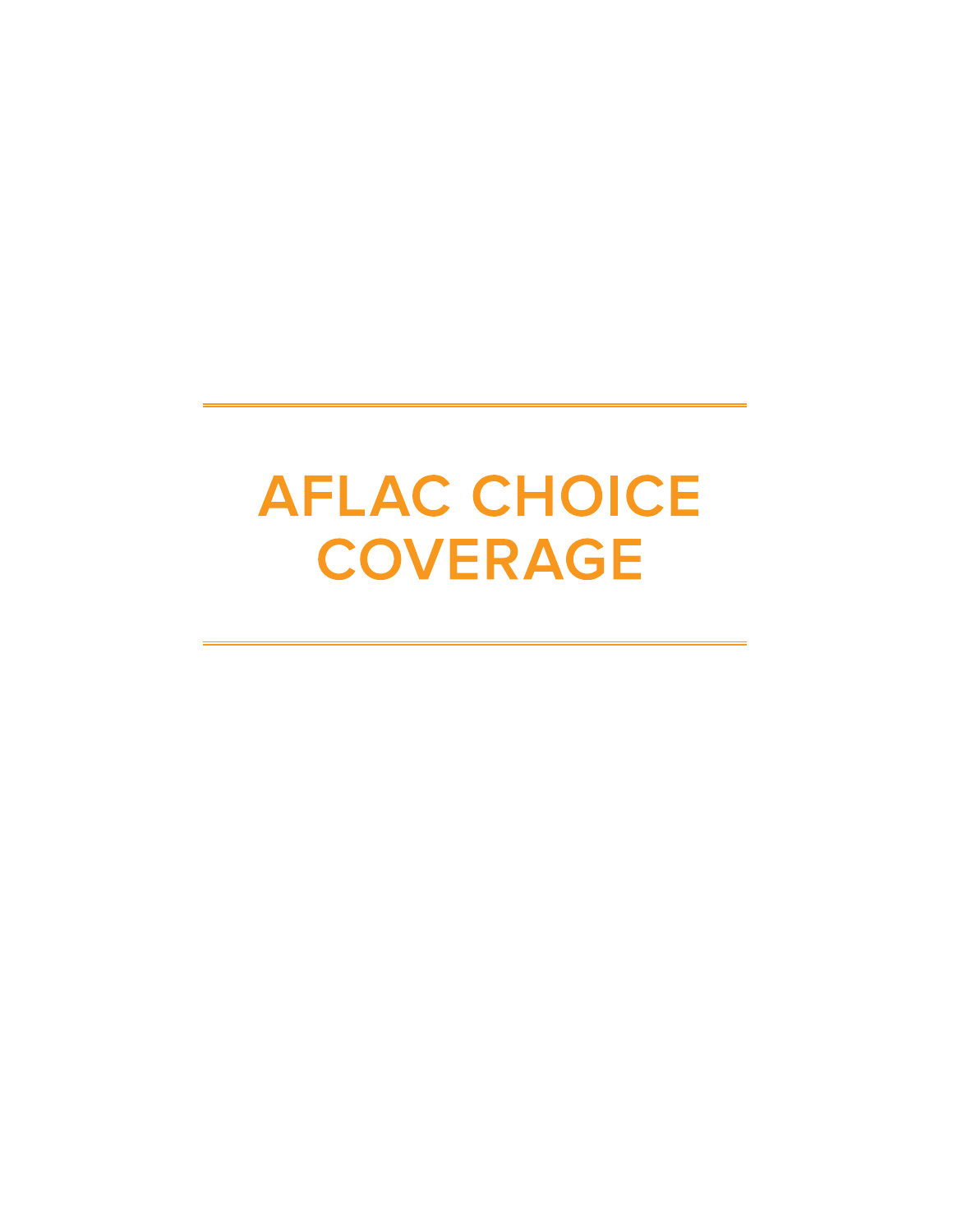#### **American Family Life Assurance Company of Columbus** (herein referred to as Aflac) Worldwide Headquarters • 1932 Wynnton Road • Columbus, Georgia 31999 Toll-Free 1.800.99.AFLAC (1.800.992.3522)

This is a supplement to health insurance. It is not a substitute for essential health benefits or minimum essential coverage as defined in federal law. Lack of maior medical coverage (or other minimum essential coverage) may result in an additional payment with your taxes.

#### LIMITED BENEFIT, HOSPITAL CONFINEMENT INDEMNITY INSURANCE Outline of Coverage for Policy Form Series B40100

#### THIS IS NOT MEDICARE SUPPLEMENT COVERAGE. If you are eligible for Medicare, review the "Guide to Health Insurance for People with Medicare" furnished by Aflac.

- (1) Read Your Policy Carefully: This Outline of Coverage provides a very brief description of some of the important features of the policy. This is not the insurance contract and only the actual policy provisions will control. The policy itself sets forth, in detail, the rights and obligations of both you and Aflac. It is, therefore, important that you READ YOUR POLICY CAREFULLY.
- (2) Hospital Confinement Indemnity Coverage: The policy provides coverage in the form of a fixed benefit during periods of hospitalization or care resulting from Sickness or Accidental Injury, subject to any limitations set forth in your policy. It does not provide any benefits other than the fixed indemnity for Hospital Confinement and any additional benefits described below.
- (3) Benefits: Aflac will pay the following benefits, as applicable, for a covered Sickness or Accidental Injury that occurs while coverage is in force, subject to the Pre-existing Condition Limitations, Limitations and Exclusions, and all other policy provisions, unless indicated otherwise. The term "Hospital Confinement" does not include emergency rooms. Treatment or confinement in a U.S. government Hospital does not require a charge for benefits to be payable.
	- A. HOSPITAL CONFINEMENT BENEFIT: Aflac will pay I when a Covered Person requires Hospital \$[ Confinement for 23 or more hours for a covered Sickness or Accidental Injury and a room charge is incurred. This benefit is payable once per Calendar Year, per Covered Person. No lifetime maximum.
	- **B. REHABILITATION FACILITY BENEFIT:** Aflac will pay \$100 per day when a Covered Person is confined in a Hospital and is transferred to a room in a Rehabilitation Facility for treatment of a covered Sickness or Accidental Injury and a charge is incurred each day for such treatment. This benefit is limited to 15 days per Period of Hospital Confinement and is limited to a Calendar Year maximum of 30 days, per Covered Person. No lifetime maximum.
	- C. HOSPITAL EMERGENCY ROOM BENEFIT: Aflac will pay \$100 when a Covered Person receives treatment for a

covered Sickness or Accidental Injury in a Hospital Emergency Room, including triage, and a charge is incurred for such treatment. This benefit is payable twice per Calendar Year, per Covered Person, No lifetime maximum.

The Hospital Emergency Room Benefit and the Hospital Short-Stay Benefit are not payable on the same day.

D. HOSPITAL SHORT-STAY BENEFIT: Aflac will pay \$100 when a Covered Person receives treatment for a covered Sickness or Accidental Injury in a Hospital, including an observation room, or an Ambulatory Surgical Center, for a period of less than 23 hours and a charge is incurred for such treatment. This benefit is not payable for treatment received in a Hospital Emergency Room or Urgent Care Center. This benefit is payable twice per Calendar Year, per policy. No lifetime maximum.

#### The Hospital Short-Stay Benefit and the Hospital Emergency Room Benefit are not payable on the same day.

E. WAIVER OF PREMIUM BENEFIT: Upon written notice, Aflac will waive from month to month any premium(s) falling due during a continued Period of Hospital Confinement for the Named Insured only. This benefit will begin after the Period of Hospital Confinement for the Named Insured has exceeded 30 consecutive days. When such continued Period of Hospital Confinement has ended, premium payments must be resumed. Once premium payments are resumed, any new Period of Hospital Confinement must again satisfy the 30-day continued confinement for premiums to be waived.

If you die and your Spouse becomes the new Named Insured, premiums will start again at the appropriate rate and will be due on the first premium due date after the change. The new Named Insured will then be eligible for this benefit if the need arises.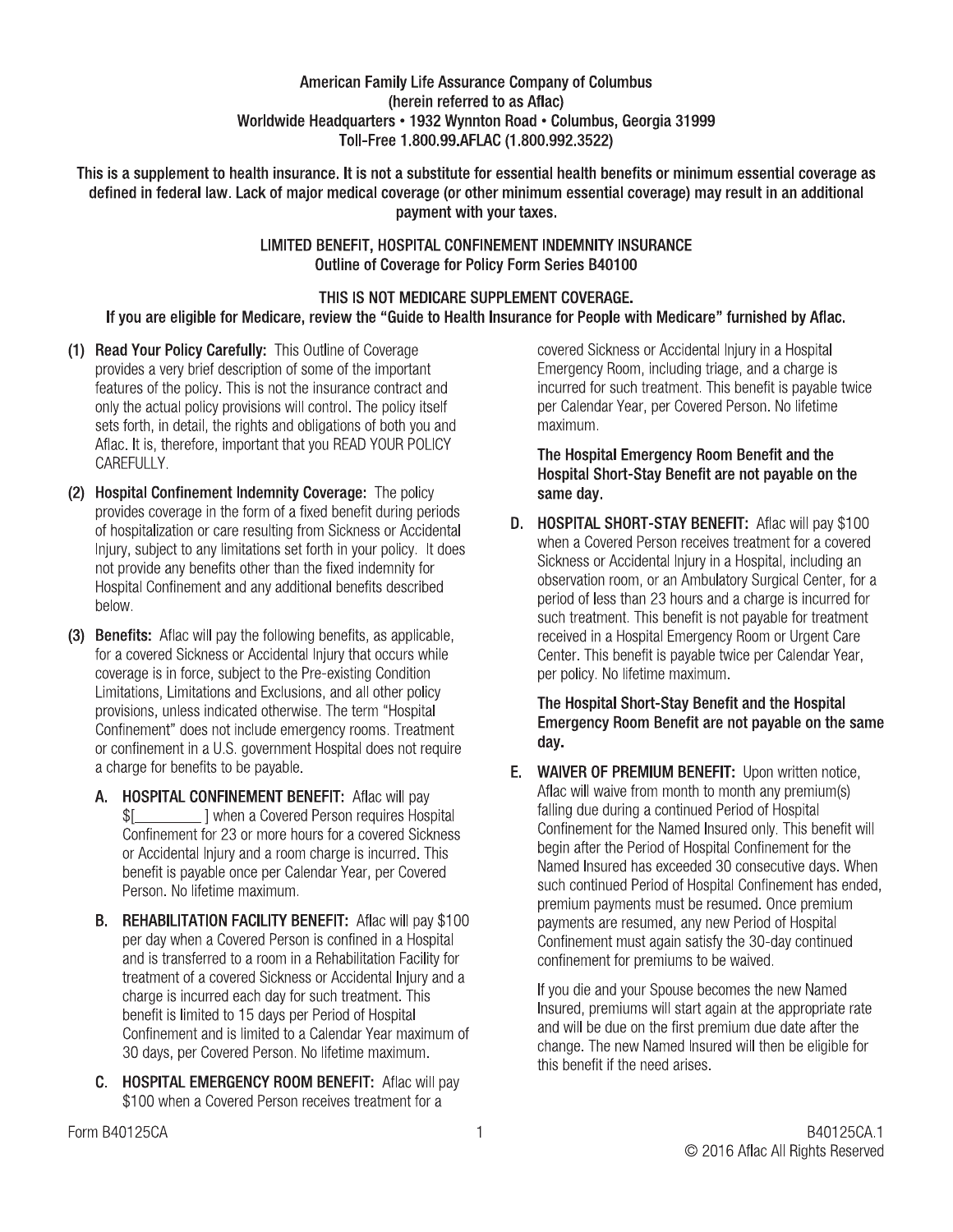- F. CONTINUATION OF COVERAGE BENEFIT: Aflac will waive all monthly premiums due for the policy and riders, if any, for up to two months if you meet all of the following conditions:
	- $1.$ Your policy has been in force for at least six months;
	- 2. We have received premiums for at least six consecutive months;
	- $3.$ Your premiums have been paid through payroll deduction and you leave your employer for any reason:
	- You or your employer notifies us in writing within 30  $4.$ days of the date your premium payments cease because of your leaving employment; and
	- 5. You re-establish premium payments through: (a) Your new employer's payroll deduction process or (b) Direct payment to Aflac.

You will again become eligible to receive this benefit after:

- 1. You re-establish your premium payments through payroll deduction for a period of at least six months, and
- We receive premiums for at least six consecutive  $2.$ months.

"Payroll deduction" means your premium is remitted to Aflac for you by your employer through a payroll deduction process or any other method agreed to by Aflac and the employer.

(4) Optional Benefits:

#### **EXTENDED BENEFITS RIDER: (SERIES B40050)** Applied for □ Yes □ No

Aflac will pay the following benefits, as applicable, for a covered Sickness or Accidental Injury that occurs while coverage is in force, subject to the Pre-existing Condition Limitations, Limitations and Exclusions, and all other policy provisions, unless indicated otherwise. The term "Hospital Confinement" does not include emergency rooms. Treatment or confinement in a U.S. government Hospital does not require a charge for benefits to be payable.

A. PHYSICIAN VISIT BENEFIT: Aflac will pay \$25 when a Covered Person incurs a charge for a visit (including a Telemedicine Visit) to a Physician, Psychologist, or Urgent Care Center. Services must be under the supervision of a Physician or Psychologist. If the Type of Coverage for the policy is Individual, the benefit is limited to three visits per Calendar Year, per policy. If the Type of Coverage is Named Insured/Spouse Only, One-Parent Family, or Two-Parent Family, the benefit is limited to a total of six visits per Calendar Year, per policy. No lifetime maximum.

The Sickness or Accidental Injury of a Covered Person is not required for the Physician Visit Benefit to be payable.

This benefit is not subject to the Pre-existing Condition Limitations or Limitations and Exclusions section of the policy. No lifetime maximum.

B. LABORATORY TEST AND X-RAY BENEFIT: Aflac will pay \$35 when a Covered Person requires, and incurs a charge for, a laboratory test or an X-ray. The laboratory test or Xray must be performed in a Hospital, Medical Diagnostic Imaging Center, Physician's office, an Urgent Care Center, or an Ambulatory Surgical Center. This benefit is limited to two payments per Covered Person, per Calendar Year. The Laboratory Test and X-Ray Benefit is not payable for exams listed in the Medical Diagnostic and Imaging **Exams Benefit.** No lifetime maximum.

The Sickness or Accidental Injury of a Covered Person is not required for the Laboratory Test and X-ray Benefit to be pavable. This benefit is not subject to the Pre-existing Condition Limitations or Limitations and Exclusions section of the policy. No lifetime maximum.

#### C. MEDICAL DIAGNOSTIC AND IMAGING EXAMS BENEFIT: Aflac will pay \$150 when a Covered Person requires, and incurs a charge for, one of the following exams: computerized tomography (CT or CAT scan), magnetic resonance imaging (MRI), electroencephalogram (EEG),

Sleep Study, thallium stress test, myelogram, angiogram, or arteriogram. These exams must be performed in a Hospital, Medical Diagnostic Imaging Center, Physician's office, Sleep Center, an Urgent Care Center, or an Ambulatory Surgical Center. This benefit is limited to two payments per Calendar Year, per Covered Person. No lifetime maximum.

**D.** AMBULANCE BENEFIT: Aflac will pay \$200 if, due to a covered Sickness or Accidental Injury, a Covered Person requires, and incurs a charge for, ground ambulance transportation to or from a Hospital. If a Covered Person requires, and incurs a charge for, air ambulance transportation to or from a Hospital due to a covered Sickness or Accidental Injury, Aflac will pay \$2,000. A licensed professional ambulance company must provide the ambulance service. If the provider of service does not receive payment for services provided from any other source, we will directly reimburse such provider of service. The Ambulance Benefit is limited to two trips per Calendar Year, per Covered Person. No lifetime maximum.

#### HOSPITAL STAY AND SURGICAL CARE RIDER: (SERIES B40051) Applied for □ Yes □ No

Aflac will pay the following benefits, as applicable, for a covered Sickness or Accidental Injury that occurs while coverage is in force, subject to the Pre-existing Condition Limitations, Limitations and Exclusions, and all other policy provisions, unless indicated otherwise. The term "Hospital Confinement" does not include emergency rooms. Treatment or confinement in a U.S. government Hospital does not require a charge for benefits to be payable.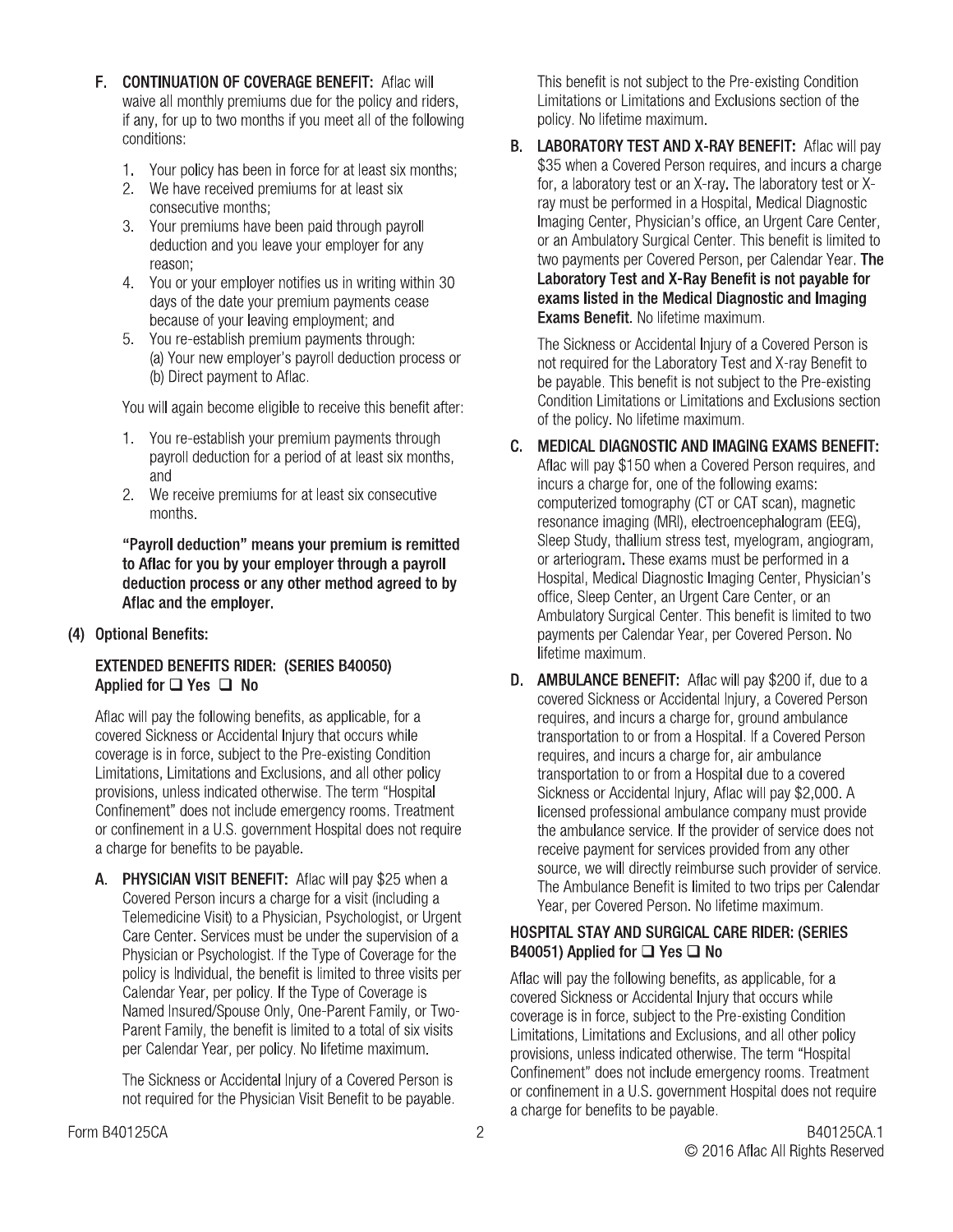- A. INITIAL ASSISTANCE BENEFIT: Aflac will pay \$100<br>when a Covered Person requires a Hospital Admission.<br>This benefit is payable once per Calendar Year, per ride<br>No lifetime maximum. This benefit is not subject to the<br>Pre-e when a Covered Person requires a Hospital Admission.<br>The control of the control of the control of the control of the control of the control of the control of the c This behefit is payable once per Calendar Year, per rider. No lifetime maximum. This benefit is not subject to the Pre-existing Condition Limitations or the Limitations and<br>-**A. INITIAL ASSISTANCE BENEFIT:** Aflac will pay \$100<br>when a Covered Person requires a Hospital Admission.<br>This benefit is payable once per Calendar Year, per rider.<br>No lifetime maximum. This benefit is not subject to the<br>P
	- $\,$  B.  $\,$  SURGERY BENEFIT: Anac will pay according to the benefits in the Schedule of Operations in the rider when, que to a covered Sickness or Accidental injury, a Covered<br>-Person nas a surgical procedure, including a vaginal or cesarean delivery, performed in a Hospital or an Ambulatory Surgical Center and a charge is incurred for such surgical procedure. If any surgical procedure for the treatment of the covered Sickhess or Accidental injury is performed other than those listed, Aflac will pay an amount comparable to the amount shown in the Schedule or Operations for the surgical procedure most hearly similar in severity and gravity. The Surgery Benefit is only payable one time per 24-hour period, even though more than one surgical procedure may be performed. The highest eligible benefit will be paid. Exams covered under the Invasive Diagnostic Exams Benefit are not payable under this benefit. The Surgery Benefit and the Invasive Diagnostic Exams Benefit are not payable on the same day. The highest eligible benefit will be paid. No lifetime maximum.

IMPORTANT: The Surgery Benefit is not payable for surgical procedures performed in a Physician's or

dentist's office, a clinic, or other such location.<br>C. INVASIVE DIAGNOSTIC EXAMS BENEFIT: Aflac will pay Benefit are not payable under this benefit. The<br>Surgery Benefit and the Invasive Diagnostic Exams<br>Benefit are not payable on the same day. The highest<br>eligible benefit will be paid. No lifetime maximum.<br>IMPORTANT: The Surg ed Person requires one or the following exams, with or without blopsy, and a charge is incurred: artnroscopy, proncnoscopy, colonoscopy, cystoscopy, endoscopy, gastroscopy, laparoscopy, laryngoscopy, sigmoidoscopy, or esophagoscopy. These exams must be ---04--063-.^3-0- This behefit is limited to one exam per Covered Person, per 24-nour perioa. No lifetime maximum.

The Invasive Diagnostic Exams Benefit and the Surgery Benefit are not payable on the same day. The

highest eligible benefit will be paid.<br>D. HOSPITAL INTENSIVE CARE UNIT CONFINEMENT sigmoidoscopy, or esophagoscopy. These exams must be<br>performed in a Hospital or an Ambulatory Surgical Center.<br>This benefit is limited to one exam per Covered Person,<br>per 24-hour period. No lifetime maximum.<br>**The Invasive** uu per day when a Covered Person incurs a room charge for a Period of Hospital Intensive Care Unit Confinement for a covered Sickness or Accidental injury. This benefit is payable in addition to the Hospital Confinement Benefit and the Daily Hospital

Confinement Benefit. The maximum benefit period for any one Period of Hospital Intensive Care Unit Confinement is

- 30 days. No lifetime maximum.<br>**E.** DAILY HOSPITAL CONFINEMENT BENEFIT: Aflac will Confinement Benefit. The maximum benefit period for any<br>one Period of Hospital Intensive Care Unit Confinement is<br>30 days. No lifetime maximum.<br>**E. DAILY HOSPITAL CONFINEMENT BENEFIT:** Aflac will<br>pay \$100 per day for the aay for the Period of Hospital Confinement when a Covered Person requires Hospital Confinement for a covered Sickness or Accidental injury and a room cnarge is incurred. This benefit is payable in addition to the  $\frac{1}{2}$ Hospital Confinement Benefit. The maximum benefit period for any one Period of Hospital Confinement is 365 days.<br>... ........ No lifetime maximum.<br>**F. SECOND SURGICAL OPINION BENEFIT:** Aflac will pay tations and<br>
this benefit<br>
this benefit<br>
pay \$100 per day for the Period of Hospital Confinement<br>
when a Covered Person requires Hospital Confinement for<br>
a covered Sickness or Accidental Injury and a room charge<br>
is incur
	- $\frac{1}{2}$ bo when a charge is incurred for a second surgical opinion by a Physician concerning surgery for a covered  $\sim$  Sickness or Accidental injury. This benefit is payable once per Calendar Year, per Covered Person. No lifetime maximum.

#### (5) Exceptions, Reductions, and Limitations of the Policy (policy is not a daily hospital expense plan):

- $\bm{A}$ . Anac will not pay benefits for care or treatment that is: (1) caused by a Pre-existing Condition, unless it begins more  $\frac{1}{2}$  months after the Effective Date of coverage, or (2) received prior to the Effective Date of coverage.
- **B.** Aflac will not pay benefits whenever a policyholder is determined to be a specially Designated National or Blocked Person as defined by the Uffice of Foreign Assets Control (UFAC). Aflac Will periodically check all policynolders against the list published by OFAC. If a policynoloer is listed as a Specially Designated National or Biocked Person, the policy will be suspended and reported to OFAC. Diagnostic Exams<br>
benefit. The determined to be a Specially Des<br>
iagnostic Exams<br>
le day. The highest<br>
e day. The highest<br>
control (OFAC). Afface will perfit<br>
itime maximum.<br>
policyholders against the list publis<br>
is not p
	- Traud is committed in  $\overline{a}$  making a claim under the coverage with the intent to  $\overline{a}$ deceive. If you have received benefits that were not contractually que under the coverage, then Aflac reserves the right to offset any benefits payable under the coverage up to the amount of behefits you received that were not contractually que.

#### D. The policy does not cover losses caused by or resulting from:

T. Giving birth within the first ten months of the Effective Date of coverage; or pregnancy in existence prior to the Effective Date of coverage, including any resulting Complications of Pregnancy or maternal-fetal intervention procedure. For pregnancy beginning on or after the Effective Date of coverage, Complications of Pregnancy are covered to the same extent as a Sickness: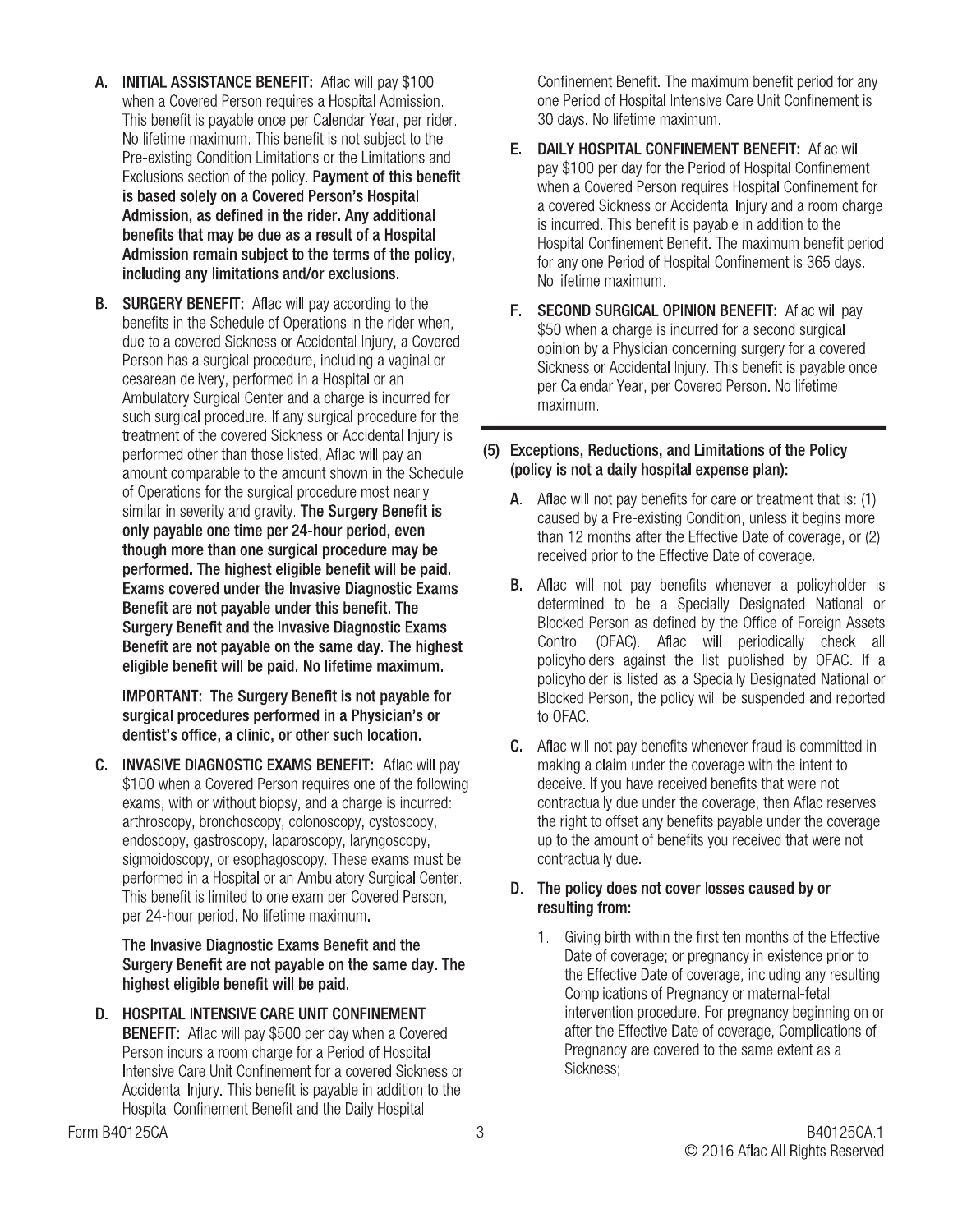- 2. Receiving routine nursing or routine well-baby care for a newborn child:
- 3. Using hallucinatory drugs, or voluntary inhalation of gas,
- 4. Participating in, or attempting to participate in, an illegal activity that is defined as a felony ("felony" is as defined by the law of the jurisdiction in which the activity takes place);
- 5. Being intoxicated or under the influence of any controlled substance, unless administered on the advice of a Physician (the term "intoxicated" refers to that condition as defined by the law of the jurisdiction in which the cause of the loss occurred);
- 6. Intentionally self-inflicting a bodily injury, or committing or attempting suicide, while sane or insane;
- 7. Having dental treatment, except as a result of Accidental Iniurv:
- 8. Having cosmetic surgery ("Cosmetic surgery" means surgery that is performed to alter or reshape normal structures of the body in order to improve appearance. Cosmetic surgery does not include reconstructive surgery which is surgery performed to correct or repair abnormal structures of the body caused by congenital defects, developmental abnormalities, trauma, infection, tumors, or disease.);
- 9. Being exposed to war or any act of war, declared or undeclared, or actively serving in any of the armed forces, or units auxiliary thereto, including the National Guard or Reserve; or
- 10. Donating an organ within the first 12 months of the Effective Date of coverage.

A "Pre-existing Condition" is an illness, disease, infection, condition, or injury for which, within the 12-month period before the Effective Date of coverage, prescription medication was taken or medical testing, advice, or treatment was recommended or received from a Physician. Care or treatment caused by a Pre-existing Condition will not be covered unless it begins more than 12 months after the Effective Date of coverage.

- (6) Renewability: The policy is guaranteed-renewable for your lifetime by the timely payment of premiums at the rate in effect at the beginning of each term, except that we may discontinue or terminate the policy if you have performed an act or practice that constitutes fraud, or have made an intentional misrepresentation of material fact relating in any way to the policy, including claims for benefits under the policy. Aflac may change the established premium rate, but only if the rate is changed for all policies of the same form number and premium classification in the state where the policy was issued that are then in force.
- (7) Premiums: Your Premium for the policy is:

|         | Annual | Semi-<br>Annual | Quarterly | <b>Monthly</b> |
|---------|--------|-----------------|-----------|----------------|
| Policy: | \$     | \$              | \$        | S              |
| Rider:  | \$     | \$              | \$        | S              |
| Rider:  | \$     | \$              | \$        | \$             |
| Rider:  | S      |                 |           |                |

#### **RETAIN FOR YOUR RECORDS.** THIS OUTLINE OF COVERAGE IS ONLY A BRIEF SUMMARY OF THE COVERAGE PROVIDED. THE POLICY ITSELF SHOULD BE CONSULTED TO DETERMINE **GOVERNING CONTRACTUAL PROVISIONS.**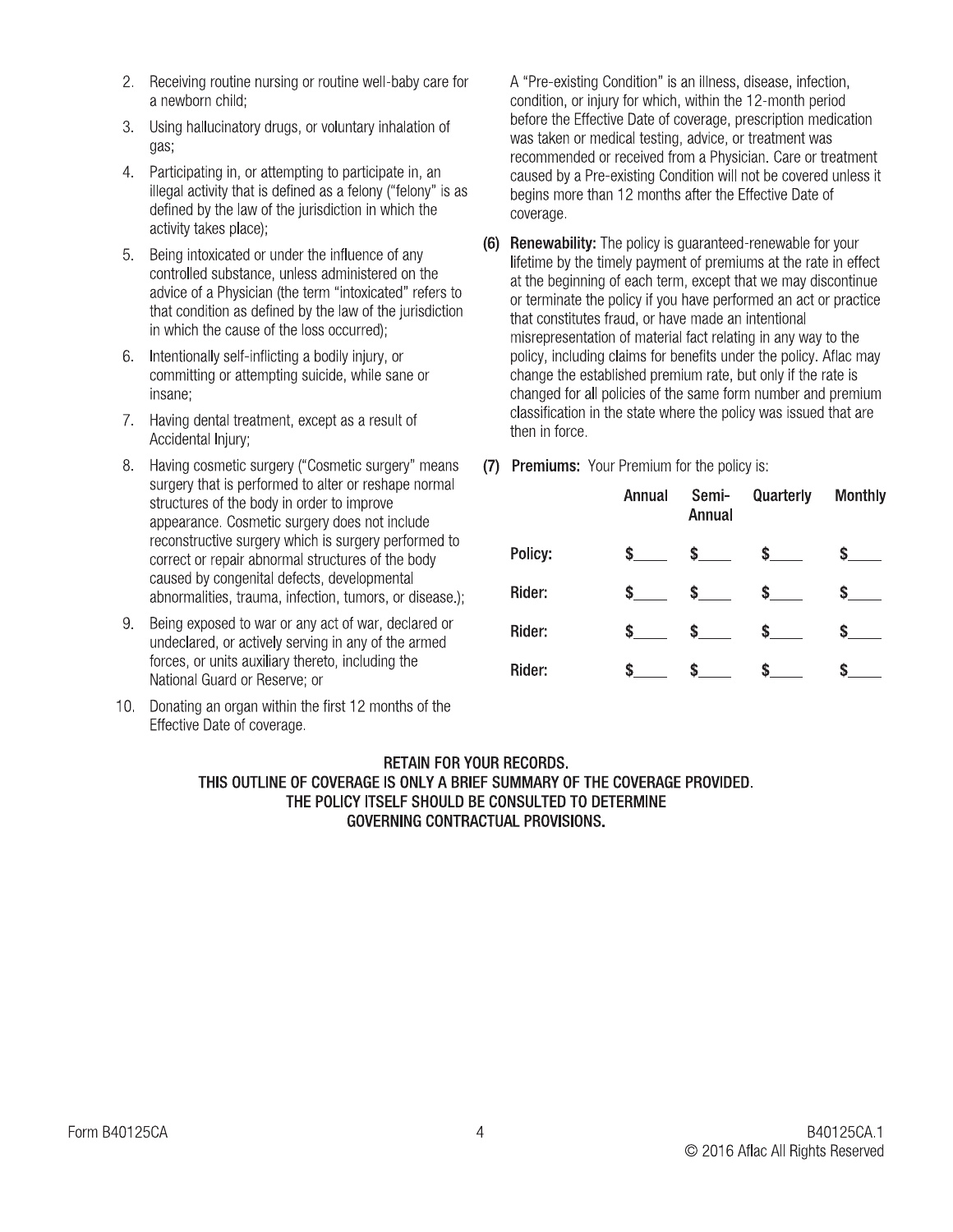#### **TERMS YOU NEED TO KNOW**

**ACCIDENTAL INJURY:** A bodily injury caused directly by accidental means. An accidental injury must occur on or after the effective date of coverage and while coverage is in force for benefits to be payable. See the Limitations and Exclusions for injuries not covered by the policy.

**COVERED PERSON:** Any person insured under the coverage type that you applied for on the application: individual (named insured listed in the Policy Schedule), named insured/spouse only (named insured and spouse), one-parent family (named insured and dependent children), or two-parent family (named insured, spouse and dependent children). Spouse is defined as the person to whom you are legally married and who is listed on your application. This includes the relationship created by a domestic partnership. Newborn children are automatically insured for 30 days from the moment of birth. If coverage is for individual or named insured/spouse only and you desire uninterrupted coverage for a newborn child beyond the first 30 days, you must notify Aflac in writing within 31 days of the child's birth and Aflac will convert the policy to one-parent family or two-parent family coverage and advise you of the additional premium due, if any. Coverage will include any other dependent child, regardless of age, who is incapable of selfsustaining employment by reason of mental or physical disability and who became so disabled prior to age 26 and while covered under the policy. Dependent children are your natural children, stepchildren or legally adopted children who are under age 26. Children born to your dependent children or children born to the dependent children of your spouse are not covered under the policy.

**EFFECTIVE DATE:** The date(s) coverage begins as shown in the Policy Schedule or any attached endorsements or riders. The effective date is not the date you signed the application for coverage.

HOSPITAL CONFINEMENT: A stay of a covered person confined to a bed in a hospital for 23 or more hours for which a room charge is made. The hospital confinement must be on the advice of a physician and the result of a covered sickness or accidental injury. Treatment or confinement in a U.S. government hospital does not require a charge for benefits to be payable.

**PERIOD OF HOSPITAL CONFINEMENT:** The number of days a covered person is assigned to and incurs a charge for a room in a hospital. Confinements must begin while coverage under the policy is in force. Hospitalization that begins prior to the end of one calendar year and continues into the next calendar year will be considered one confinement.

#### PERIOD OF HOSPITAL INTENSIVE CARE UNIT CONFINEMENT:

The number of days a covered person is assigned to and incurs a charge for a room in a hospital intensive care unit. Confinements must begin while coverage under the rider is in force. Hospitalization that begins prior to the end of one calendar year and continues into the next calendar year will be considered one confinement.

**SICKNESS:** An illness, disease, infection, or condition not caused by an accidental injury, medically evaluated, diagnosed or treated by a physician after the effective date of coverage and while coverage is in force.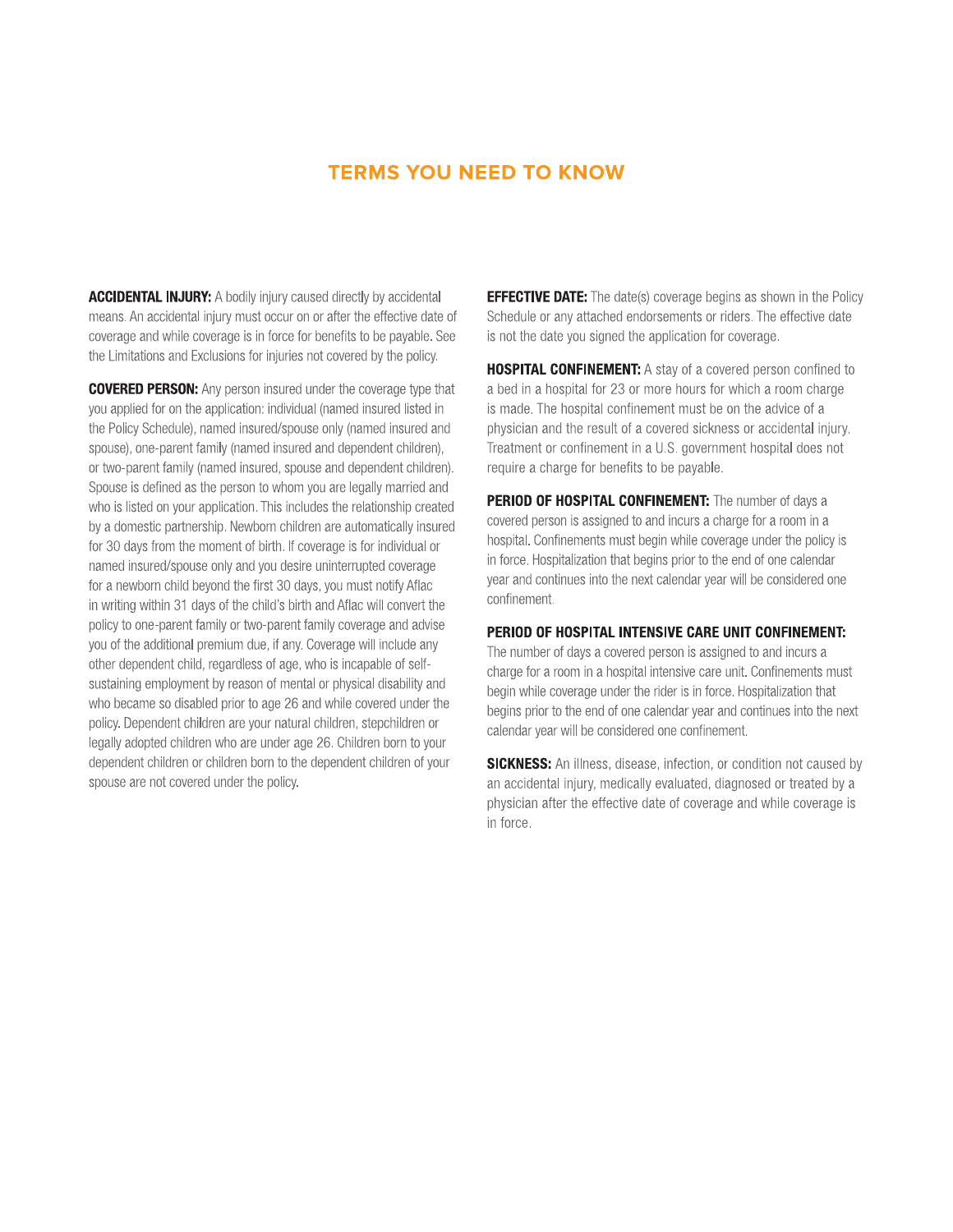#### **ADDITIONAL INFORMATION**

An ambulatory surgical center does not include a physician's or dentist's office, a clinic or other such location.

The term hospital does not include any institution or part thereof used as an emergency room; a rehabilitation facility; a hospice unit, including any bed designated as a hospice or a swing bed; a convalescent home; a rest or nursing facility; a psychiatric unit; an extended-care facility; a skilled nursing facility; or a facility primarily affording custodial or educational care, care or treatment for persons suffering from mental disease or disorders, care for the aged, or care for persons addicted to drugs or alcohol. Benefits for confinement in a rehabilitation facility are payable under the Rehabilitation Facility Benefit.

The term hospital intensive care unit does not include units such as telemetry or surgical recovery rooms, postanesthesia care units, progressive care units, intermediate care units, private monitored rooms, observation units located in emergency rooms or outpatient surgery units, step-down intensive care units, or other facilities that do not meet the standards for a hospital intensive care unit.

The term hospital emergency room does not include urgent care centers.

The term rehabilitation facility does not include a hospice unit, including: any bed designated as a hospice or a swing bed: a convalescent home; a rest or nursing facility; a psychiatric unit; an extended-care facility; a skilled nursing facility; or a facility primarily affording custodial or educational care or treatment for persons suffering from mental disease or disorders, care for the aged or care for persons addicted to drugs or alcohol.

The term urgent care center does not include hospital emergency rooms.

Admissions into the emergency room of a hospital, admissions for same day surgical procedures or admissions for observation are not considered a hospital admission.

A psychologist is not you or a member of your immediate family.

The term physician does not include you, a member of your extended family, or anyone who normally resides in your home or residence.

The policy does not cover losses caused by or resulting from giving birth within the first ten months of the effective date of coverage; or pregnancy in existence prior to the effective date of coverage, including any resulting complications of pregnancy or maternal-fetal intervention procedure. For pregnancy beginning on or after the effective date of coverage, complications of pregnancy are covered to the same extent as a sickness. Complications of pregnancy do not include any of the following: premature delivery, multiple gestation pregnancy, false labor, occasional spotting, prescribed rest during pregnancy, morning sickness, and similar conditions associated with the management of a difficult pregnancy not constituting a classifiably distinct pregnancy complication. Cesarean deliveries are not considered complications of pregnancy. For pregnancy beginning on or after the effective date of coverage, complications of pregnancy are covered to the same extent as a sickness, subject to the Limitations and Exclusions.

Aflac shall not be liable for any loss sustained or contracted in consequence of the covered person's being intoxicated or under the influence of any narcotic, unless administered on the advice of a physician.